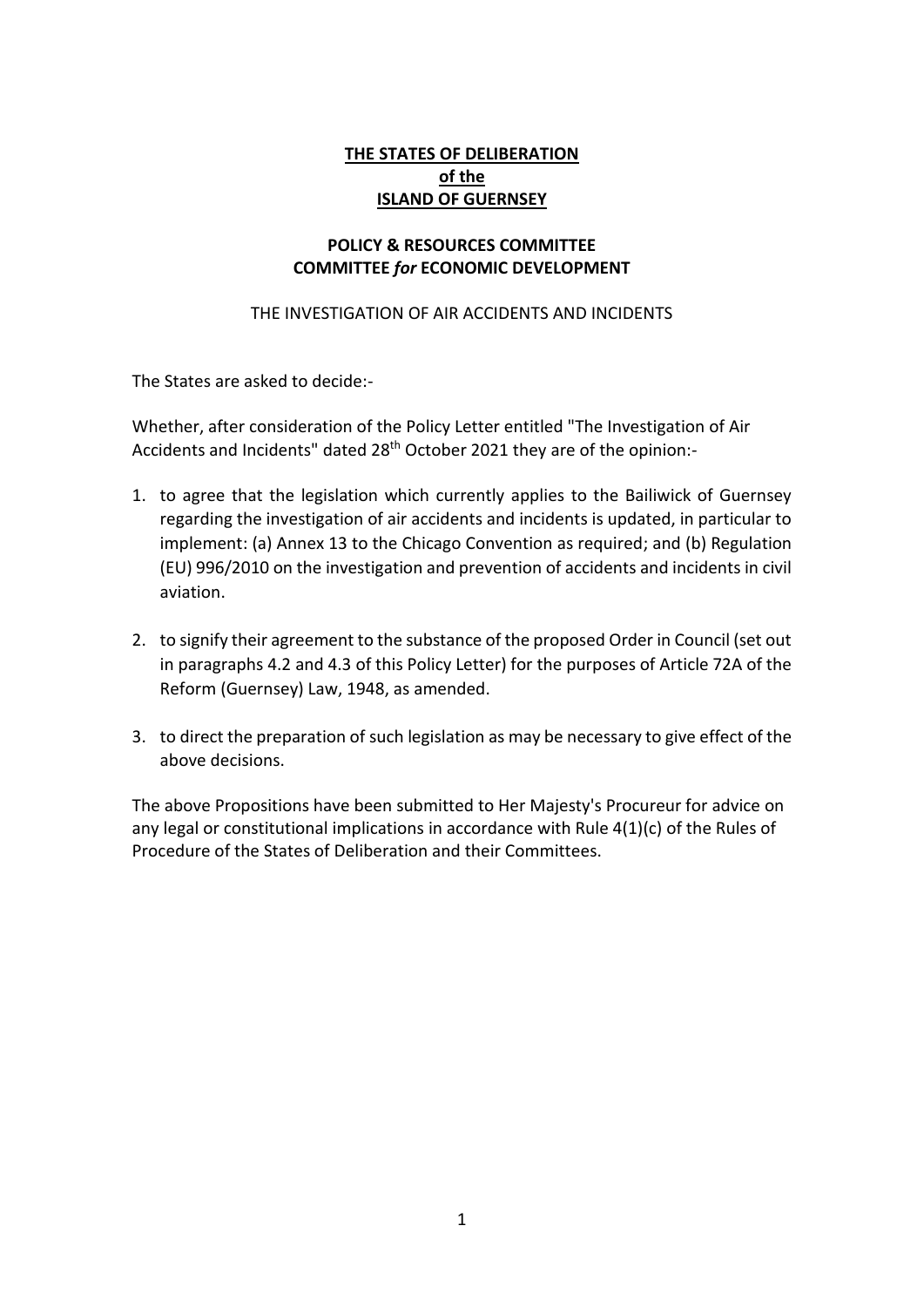## **THE STATES OF DELIBERATION of the ISLAND OF GUERNSEY**

#### **POLICY & RESOURCES COMMITTEE COMMITTEE** *for* **ECONOMIC DEVELOPMENT**

THE INVESTIGATION OF AIR ACCIDENTS AND INCIDENTS

The Presiding Officer States of Guernsey Royal Court House St Peter Port

28th October 2021

Dear Sir

#### **1 Executive Summary**

- 1.1 The United Kingdom ('UK'), through the Department for Transport ('DfT'), has requested that the Bailiwick of Guernsey ('the Bailiwick') updates its legislation relating to the investigation of air accidents and incidents.
- 1.2 The International Civil Aviation Organisation ('ICAO') routinely carries out audits of its Member States, including the UK, and these audits include consideration of the legislation that each Member State government establishes to effectively implement ICAO standards and recommended practices. For the purposes of ICAO, the Bailiwick is one of the territories for which the UK is responsible.
- 1.3 The DfT has requested that the Bailiwick updates its legislation before the next ICAO audit. The Acting Director of Civil Aviation for the Bailiwick of Guernsey has advised that the necessary legislation should be updated as soon as possible.
- 1.4 The proposals set out in this Policy Letter seek to enable the Bailiwick to make the relevant legislative changes before the next ICAO audit.
- 1.5 Specifically, the proposals set out in this Policy Letter seek to:
	- (i) introduce the latest UK legislation relating to air accidents and incident investigation, as set out in the UK Civil Aviation (Investigation of Air Accidents and Incidents) Regulations, 2018 (the '2018 Regulations');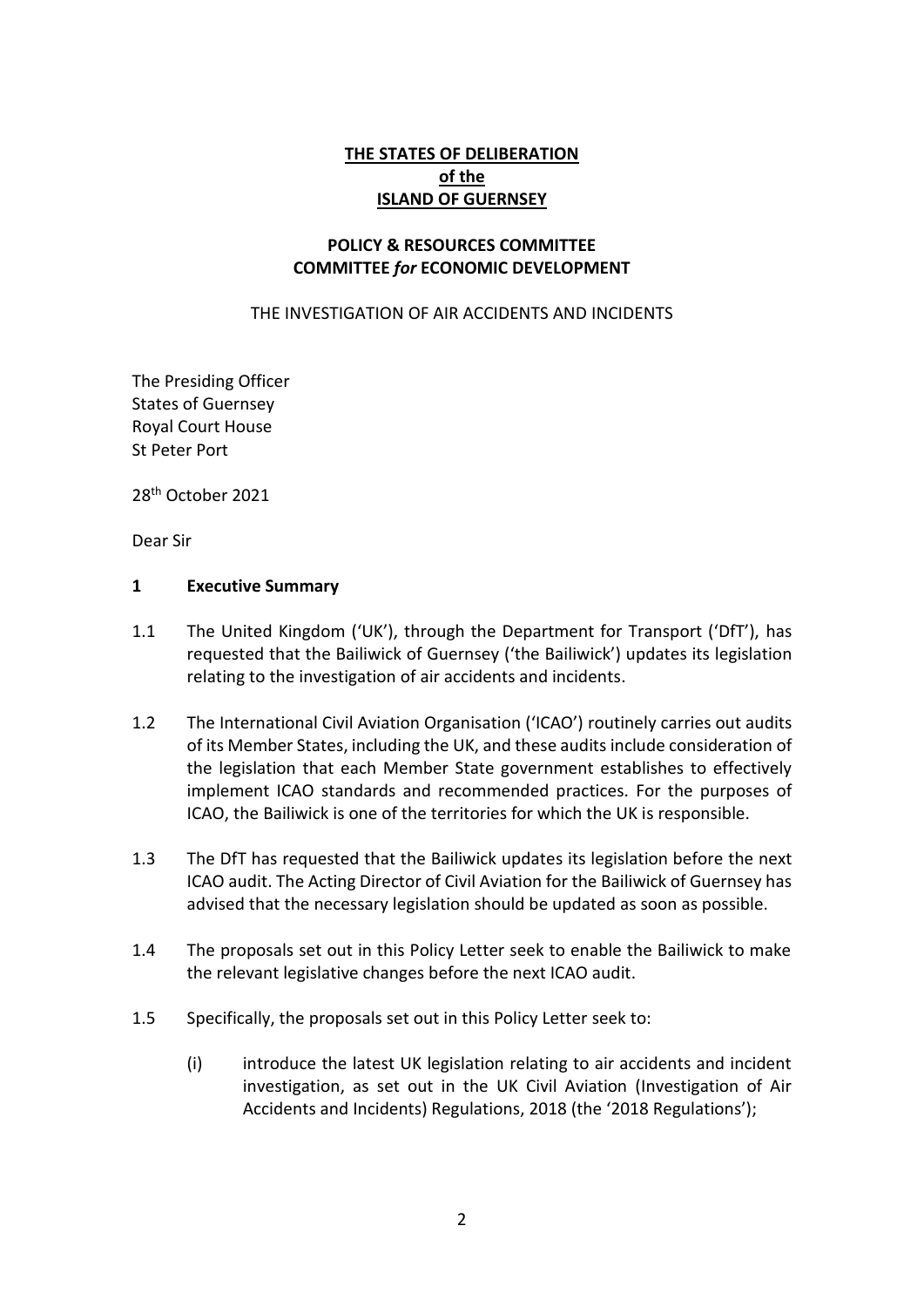- (ii) implement Regulation (EU) 996/2010, of the European Parliament and Council, relating to the investigation and prevention of accidents and incidents in civil aviation ('Regulation 996/2010'); and
- (iii) implement the requirements set out in in Annex 13 of the United Nations ('UN') Convention on International Civil Aviation, (the 'Chicago Convention<sup>'1</sup>), relating to aircraft accident and incident investigation.
- 1.6 For the relevant legislation to be updated across the Bailiwick, the States of Deliberation, the States of Alderney, and the Chief Pleas of Sark will each need to make Ordinances under the European Communities (Implementation) (Bailiwick of Guernsey) Law, 1994 (the 'Implementation Law') to implement EU Regulation 996/2010 in their own jurisdictions.

## **2 Introduction and background**

- 2.1 Since the 1970s, UK legislation regarding air accident and incident investigations has been extended to the Bailiwick by Order in Council with modifications made to ensure that legislation is appropriate for application in the Bailiwick context.
- 2.2 The legislation currently in force in the Bailiwick is the UK Civil Aviation (Investigation of Air Accidents and Incidents) Regulations, 1996 (the '1996 Regulations'), as extended to the Bailiwick by the Civil Aviation (Investigation of Air Accidents and Incidents) (Guernsey) Order, 1998 (the '1998 Order').
- 2.3 The 1996 Regulations provide that the Air Accidents Investigation Branch ('AAIB') of the DfT, which investigate air accidents and incidents for the UK, the Crown Dependencies and the British Overseas Territories, may do so in relation to air accidents and incidents linked to the Bailiwick<sup>2</sup>.
- 2.4 Since the 1996 Regulations were made, the UK has updated its own legislation and further requirements have been introduced on a global and European level.
- 2.5 The UK made the 2018 Regulations to update its air accident investigation practices, and make further provision required by Annex 13 of the Chicago Convention.

## 2.6 In addition, necessary modifications have been made as a consequence of Brexit,

<sup>&</sup>lt;sup>1</sup> Among other things, the Chicago Convention, which was made in 1944, established the ICAO as a specialised agency of the UN to support international cooperation on matters of air transport.

 $2$  The AAIB may be called upon to conduct an investigation: where an accident occurs within the Channel Islands (as state of occurrence); and where an accident involving a locally registered aircraft occurs over the high seas (i.e. where there is no state of occurrence) and responsibility falls to the state of registration. The AAIB may also be called upon to assist with an investigation by a third country where the subject of which is a Guernsey-registered aircraft.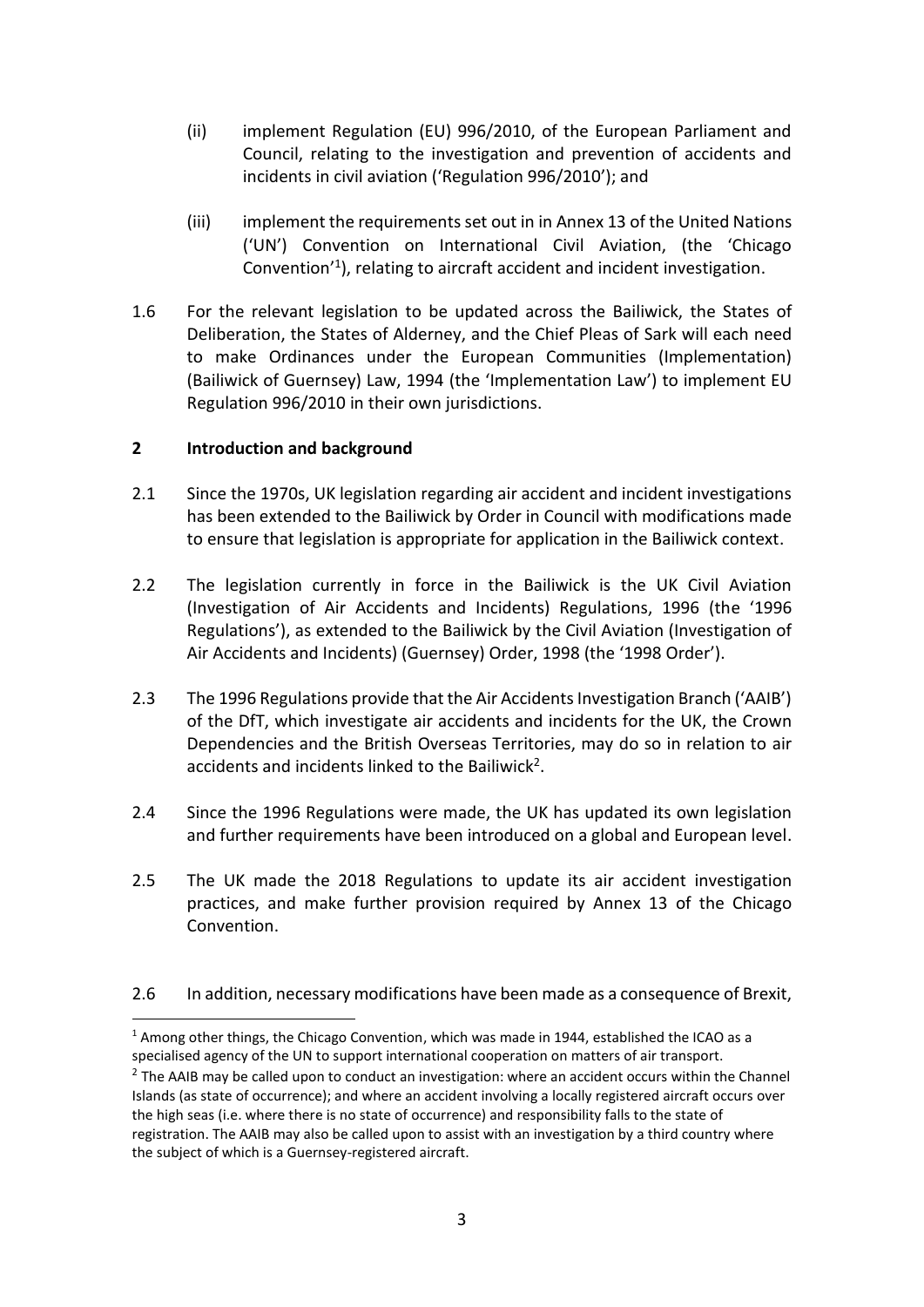as the UK retained certain EU legislation including Regulation 996/2010, which concerns the establishment of common rules in the field of civil aviation safety investigations<sup>3</sup>.

2.7 Whilst the 2018 Regulations, which revoked and replaced the 1996 Regulations, now take account of Annex 13 of the Chicago Convention and Regulation 996/2010, the 1996 Regulations currently extended to the Bailiwick do not.

## **3 Obligations and international standards**

- 3.1 The UK, which is constitutionally responsible for the formal international relations of the Bailiwick (as it is for all Crown Dependencies), is a signatory state of the Chicago Convention; and, for the purposes of ICAO, the Bailiwick is one of the territories for which the UK is responsible.
- 3.2 In addition, the DfT has a Memorandum of Understanding<sup>4</sup> ('MoU') with the Bailiwicks of Guernsey and Jersey, which states, among other things:

*"The Bailiwicks of Jersey and Guernsey will:*

*(d) Take steps to ensure or promote, as the case may be, the timely enactment of relevant civil aviation legislation".* 

[and]

*"The UK will:* 

*Ensure that the Bailiwicks are advised in a timely manner:* 

- *(i) of any proposals to amend, in its application to the UK, civil aviation legislation which has been extended to the Bailiwicks, and*
- *(ii) upon request, of any amendments to the UK domestic legislation on which the Bailiwicks' local legislation may be based.*

*In accordance with agreed time scales, provide timely advice to the Bailiwicks on any proposed aviation legislation that they may have drafted".* 

3.3 Updating the Bailiwick's legislation as proposed in this Policy Letter would enable the Bailiwick to meet its MoU obligations. The DfT has requested that the Bailiwick make the necessary legislative changes before the ICAO audit

of Civil Aviation, available at[: https://cidca.aero/CHttpHandler.ashx?id=136016&p=0](https://cidca.aero/CHttpHandler.ashx?id=136016&p=0)

<sup>&</sup>lt;sup>3</sup> European Parliament and Council of the European Union (2010). Regulation (EU) 996/2010 [Online].

Available at[: https://eur-lex.europa.eu/LexUriServ/LexUriServ.do?uri=OJ:L:2010:295:0035:0050:EN:PDF](https://eur-lex.europa.eu/LexUriServ/LexUriServ.do?uri=OJ:L:2010:295:0035:0050:EN:PDF) <sup>4</sup> The MoU is reproduced in the Regulatory Framework Document published by the Office of the Director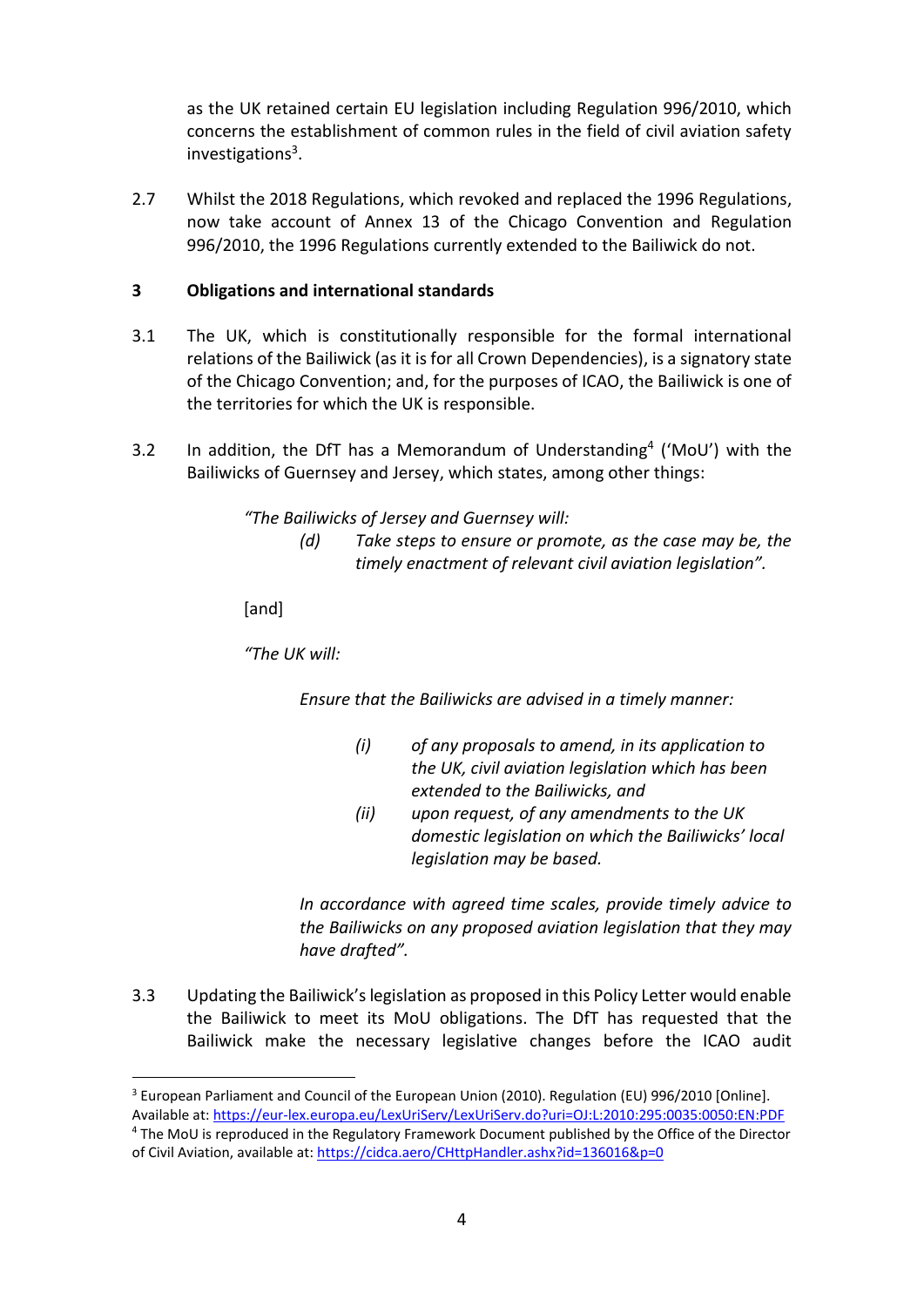anticipated to take place in 2022.

3.4 This process is currently being completed by Jersey and has already been completed by the Isle of Man.

## **4 Legislative changes**

- 4.1 Bringing the relevant legislation in the Bailiwick up to date necessitates:
	- (i) the making of an Order in Council extending the 2018 Regulations to the Bailiwick; and
	- (ii) the making of Ordinances, by each of the three legislative assemblies of the Bailiwick, under the EU Implementation Law, to implement Regulation 996/2010 throughout the Bailiwick.
- 4.2 The proposed Order in Council would:
	- (i) extend the 2018 Regulations to the Bailiwick with modifications, and
	- (ii) revoke and replace the previous Order in Council which extended the (previous) 1996 Regulations.
- 4.3 The 2018 Regulations, as extended with modifications, would principally:
	- (i) designate the AAIB as the safety investigation authority for the Bailiwick of Guernsey (as is the case today under current Bailiwick legislation);
	- (ii) state that the sole objective of a safety investigation is the prevention of accidents and incidents (without the apportionment of blame or liability);
	- (iii) give effect to the appointment of the UK Chief Inspector of Air Accidents and other Inspectors in the Bailiwick for the purposes of these Regulations,
	- (iv) confer powers and duties on the Chief Inspector and other Inspectors in relation to safety investigations (including providing any person whose reputation could be adversely affected by a safety investigation report with relevant information to permit that person to make written representations on the report), and
	- (v) implement the relevant requirements of Annex 13 of the Chicago Convention which are not implemented by Regulation 996/2010.
- 4.4 The proposed Ordinance would: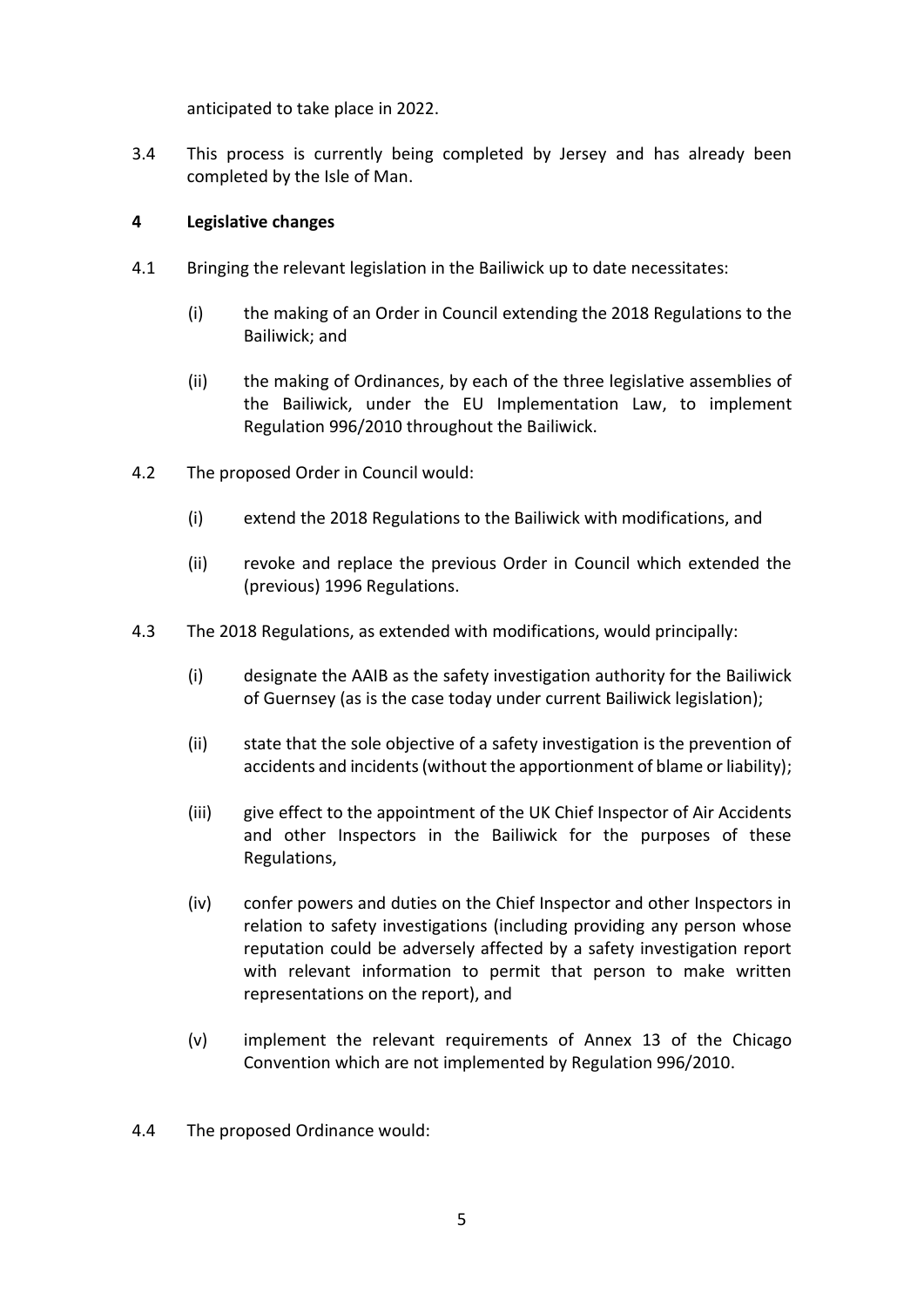- (i) implement Regulation 996/2010 for the purposes of the Bailiwick, with suitable modifications, which makes provision to ensure high quality civil aviation safety investigations. It also includes rules concerning the timely availability of information relating to all persons and dangerous goods on board an aircraft involved in an accident and aims to improve the assistance to the victims of air accidents and their relatives.
- 4.5 The proposed legislation would also align the procedures applicable in the Bailiwick with those in the UK and other Crown Dependencies, subject to relevant modifications for the purposes of the Bailiwick.

# **5 Article 72A of the Reform (Guernsey) Law, 1948, as amended**

5.1 Insofar as the extension of the 2018 Regulations involves the making of an Order in Council which has effect in Guernsey, the Policy & Resources Committee has a duty, under Article 72A of the Reform (Guernsey) Law, as amended (the 'Reform Law') to submit the proposal to the States of Deliberation so that they may signify their views on it.

# **6 Alderney and Sark**

- 6.1 The authorities of Alderney and Sark were consulted on, and supported, the proposed extension, to the Bailiwick, of the 2018 Regulations, and the proposal to implement Regulation 996/2010.
- 6.2 As explained in paragraph 4.1, for Regulation 996/2010 to be implemented throughout the Bailiwick, the States of Deliberation, the States of Alderney, and the Chief Pleas of Sark must each make Ordinances, under the Implementation Law, to implement Regulation 996/2010 in their own jurisdictions.

# **7 Compliance with Rule 4**

- 7.1 Rule 4 of the Rules of Procedure of the States of Deliberation and their Committees sets out the information which must be included in, or appended to, motions laid before the States.
- 7.2 Rule 4(1)(a) concerns whether, and how, Propositions contribute to the objectives and policies of the States of Deliberation. In the Government Work Plan<sup>5</sup>, the States of Deliberation made managing the effects of Brexit and meeting international standards one of their four main priorities for government this political term (Priority 2 of the Government Work Plan). These Propositions, which seek to ensure that the Bailiwick's civil aviation legislation is up to date, align fully with the objective of Priority 2 of the Government Work Plan.

<sup>5</sup> Billets d'État VI and XV of 2021.